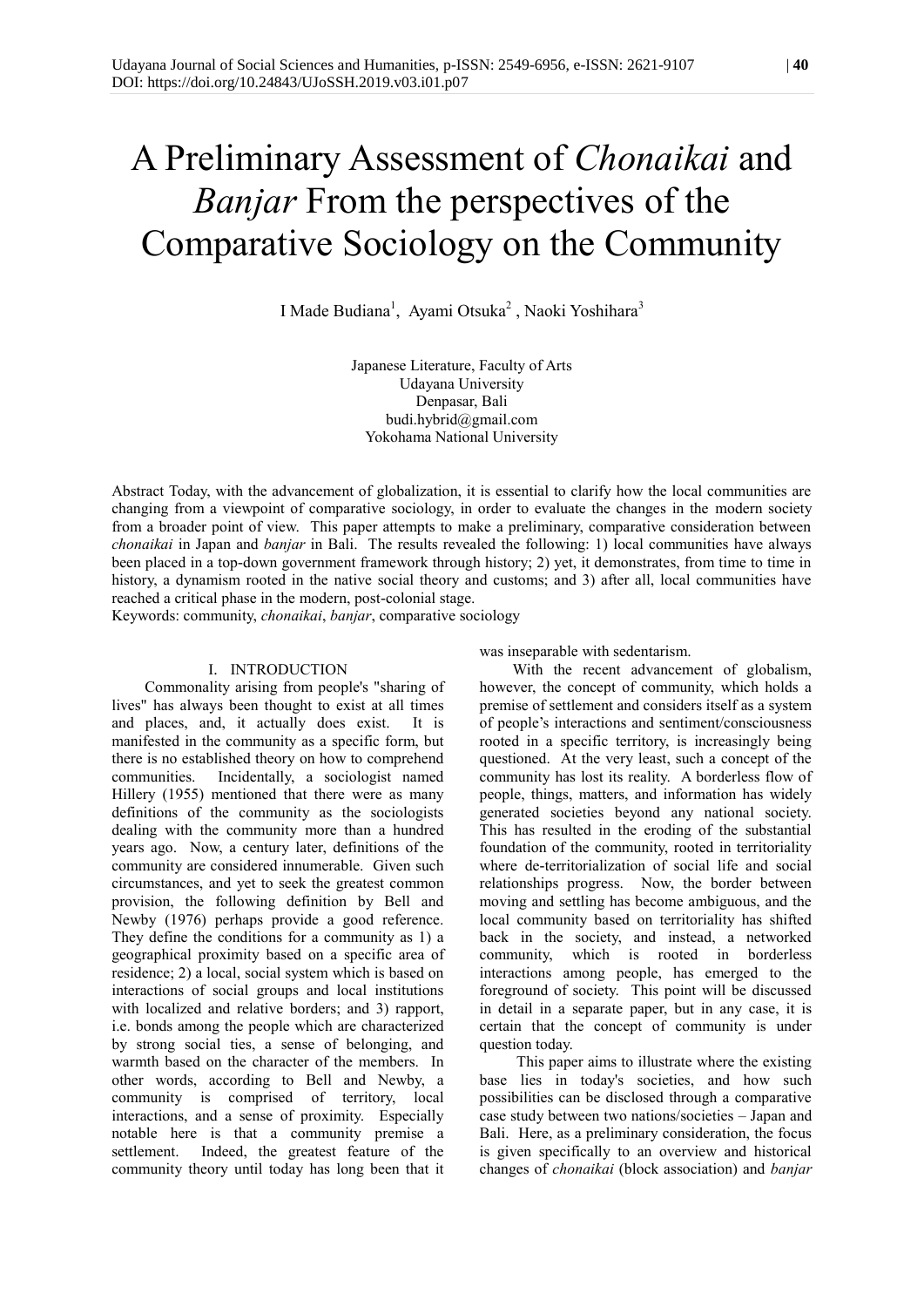(hamlet).

## II. *CHONAIKAI* AND B*ANJAR*: A SKETCH

a. C*honaikai* as a "modern community"

Let us begin by looking at *chonaikai* in Japan. Most Japanese, at least until now, have commonly associated community with *chonaikai*. In fact, *chonaikai* exists in any municipality and is widely acknowledged. The existence of *chonaikai* is also known among foreign researchers with interests in Japan. By the way, Pekkanen, who has been conducting research on Japanese society, refers to *chonaikai* as an organization which consists of the residents of a community within a specific border and engages in a variety of activities relevant to that community (Pekkanen, 2006). In addition, for Berque, well-versed with Japanese culture, *chonaikai* embodies the firmness of *chien* (regional ties) in the modern Japanese society and there is the "community of the day" (Berque, 1986). Positively or negatively, it seems that *chonaikai* is viewed as something that carries the unique characteristics of Japanese society and culture.

 For people in the West, *chonaikai* is something of a substantially different nature that is not based on voluntary membership. Any group that "you automatically become a member just by residing in a specific area, without clearly indicating your will to join or otherwise" is unimaginable or improbable. For this reason, it was often disrespected as representing grassroots conservatism. On the contrary, there has arisen a standpoint which tries to see the possibility of a topological relationship of *chien* (neighbors), as Berque did.

By the way, it is not necessarily the case that there is a consensus on how to grasp *chonaikai,* even in Japan. This reminds us that there was an intense discussion around whether to see *chonaikai* as a form of a culture or a legacy of feudalism (Yoshihara, 2000). This was the so-called "*chonaikai* controversy," which dominated in the academia of sociology in the 1950s, although such an attempt to grasp *chonaikai* structurally has not been actively made since then. Instead, a certain number of studies which analyzed it from its functional point of view have been accumulated. Under such circumstances, it is the most commonly accepted definition of *chonaikai* to seize it from the following five points, namely 1) exclusive locality, that is, a specific area; 2) membership by household; 3) participation by all households; 4) having an integrative function; and 5) representing the locality. These five characteristics of *chonaikai* emphasized by this view are partly compatible with the three conditions that Bell and Newby (1976) point out, indicating that *chonaikai* represents the de facto community, or more precisely, the local community.

## b. Two-layered *Banjar*

Let us next look at *banjar*. Banjar is the base of Balinese society and can be compared with the above-mentioned *chonaikai*. Strictly speaking, it is a hamlet, but considered here as an equivalent of *RT*/*RW* (*chonaikai/tonarigumi*) lying at the base of Javanese society and, therefore, represents one form of the local community. *Banjar* is central to the "pluralistic collectivism" as Geertz describes (Geertz, 1963, p.85). Warren also mentions that: Everyday life in the villages of South Bali is through these intersecting but semi-autonomous corporate units of a special purpose character: the *banjar* is the civic community; the *subak* (agricultural associations) organize irrigation and other aspects of farming which require common co-ordination; the *dadia* or *soroh* is a kin-group based on descent through the male line; *pemaksan* (temple support groups) are responsible for the maintenance of village shrines and the organization of much of local ritual beyond the life cycle and ancestral ceremonies of family and kin-groups; and *seka* include clubs and voluntary work-groups formed to do just about anything else. *Banjar*, *pemaksan*, and *seka* usually draw their memberships from within the *desa*, while *subak* and *dadia* memberships frequently cross-cut it. The result is a complicated, nevertheless highly structured, arrangement of overlapping but non-coordinate corporate groups... (Warren, 1993, pp.7-8).

As understood from here, *banjar* itself is a form of the local community and intersects with a number of institutions and organizations (that is, a networked community, is described with the term already used in this paper) which carry a specific function in everyday life. It belongs under *desa* (village) through people. But *banjar* clearly differs from *chonaikai* in Japan or *RT/RW* in Java, in terms of taking the two-layered structure, consisting of *adat* (local customary unit) and *dinas* (government unit).

Today, *banjar* is placed at the lowest of the multi-layered hierarchical system covering the state to neighborhood levels. *Desa* (village), the immediate upper tier, consists of two-layers: *desa adat* (local customary village), which deals with a series of courteous and symbolic matters, and *desa dinas* (government village), which administers public affairs. *Banjar*, the lower tier of *desa*, also takes two layers, namely *banjar adat* and *banjar dinas.* Although this differentiation between *adat* and *dinas* can be traced as far back as when the island of Bali as a whole was placed under Dutch colonial rule (i.e.1906~1907). According to Kagami (2000), it was only in 1979 when these were clearly institutionalized under the Desa Administrative Law. *Adat* originally acts on *awig-awig* (basic regulation) which is based on the Balinese Hindu dogma. The process of institutionalization, including this point, will be discussed in the next chapter. Here, it should be pointed out that the above-mentioned two-layered structure richly praises the cosmology of *desa-*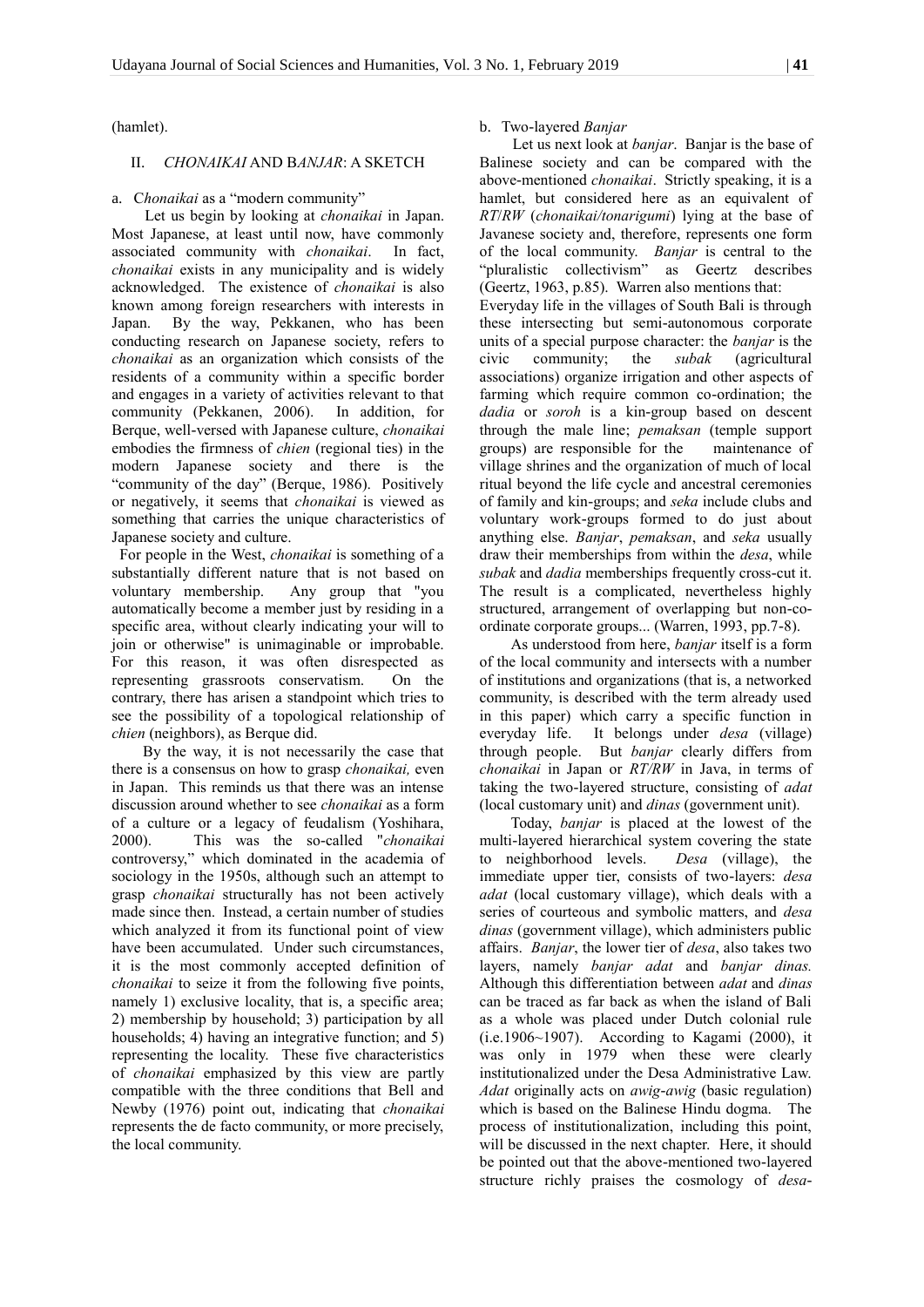*banjar*, by maintaining the state of "pluralistic collectivism." That is to say, this cosmology is very characteristic of the Balinese community. In the next chapter, the preliminary sketches of the history and origins of *chonaikai* and *banjar* described above will be looked at in more detail.

## III. ORIGIN AND THE HISTORY OF *CHONAIKAI*

## a. Prehistory of *Chonaikai*

*Chonaikai* is a typical local resident organization/local community which emerged with the development of the modern Japanese society. There are a number of views as to where to place the prototype of *chonaikai*, but it is certain that it has long prehistory as *rimpo seido* (neighborhood system) in premodern times. Here, the prehistory of *chonaikai* will be overviewed according to "*A Preliminary Study of the Neighborhood Associations of Japan,"* a special report written by Analysis and Research Division of the Civil Information and Education Section, GHQ, in January 1948 under the American Occupation (GHQ/SCAP, CIE 1948).

According to this report, the prehistory can be divided into two phases: namely 1) the introduction of the five-man neighborhood association system at the time of the *Taika* Reform, and 2) the *goningumi*  (five-man group) as a local administrative organ in feudal Japan of the *Tokugawa era*.In the first phase, the primordium is seen as the introduction of the five-man neighbourhood association consisting of five households at the time of the Taika Reform (of 645 CE), following the *ho* system in China during the *Tnag* Dynasty (618-907 CE), which was then institutionalized by *Taiho Ritsuryo* (Taiho Ordinance) in 701CE and by *Yoro Ritsuryo* (Yoro Code) in 718CE. Under this institutionalization, the functions of the neighborhood association were established as maintaining order, collective economic responsibility, and mutual aid. The system of neighborhood association did not penetrate the entire society, despite the multiple efforts of law amendments and expansion of the scope of the laws to ensure the smooth execution of the above functions. Rather, the five-man neighborhood association as an institution began to decline in the *Heian* period (from 794 to 1185 CE), and have completely faded by the middle of the *Heian* period. In the *Kamakura* period (from 1185 to 1333 CE), the five-man neighborhood association became just a name only as various institutions of the samurai class were being formed (and these will be institutionalized as "*Buke Myomokusho"* in the later *Edo* period). On the other hand, a movement of collectivization of neighbors traced from the concept "*ho*" sustained as *cho* and *machi*.

The signs of the revival of the five-man group emerged as a way to, especially, deal with lawlessness and riots at the end of the *Muromachi* period. It was established as an institution to maintain the feudal order as a result of shoring up by the government for the purpose of prohibiting Christianity, policing of vagrants, especially a master-less samurai, on the rise, and ensuring the levying of *nengu* (tax) gradually becoming a heavier burden during the third *Shogun*, Iyemitsu, of the *Tokugawa* era. It was under such circumstances, that the second phase mentioned earlier emerged. With the stabilization of *bakuhan taisei* (the shogunate), the function of the "five-man group" initially anticipated for maintenance of the peace and was gradually shifted to normative and economic aspects so that the rules and pledges of the five-man groups came to cover almost all domains of everyday life. In any case, the five-man groups have become a responsible, local administrative unit and basic cooperative organization of the local residents throughout the *Tokugawa* period.

b. The Birth of *Chonaikai* and the Process of State Control

The *rimpo* organization overviewed above was the "prototype" of *chonaikai*, but it did not directly lead to *chonaikai*. The functions of the "five-man groups" were eradicated during the *Meiji* Restoration (from 1867 to 1889). This was dictated by the delivery of the *shisei-chosonsei* (the reorganization of cities, towns, villages) in 1888. The nature of the "five-man group" as an administrative institution was completely lost by this time. The "five-man groups" were separated from administration and sustained as neighborhood mutual-aid organizations where the residents help each other. It was not until 1908, even after the Russo-Japanese War of 1904- 1905*,* (when the revival of the five-man group, once withdrew from the center stage of the history, was mentioned in the imperial ordinance of *Boshin Shosho),* that the "five-man group" came back to life in a public sphere as *chonaikai*. By the way, one of the initial catalysts for the emergence of *chonaikai* in Tokyo was the *jikeidan* (civil defense group) that was widely organized in line with the intention of the military and police after the *Kanto* Earthquake. The *jikeidan* was ordered to dissolve later, as it was held responsible for the massacre of the Koreans (Matsuo, 2003), and it is known that some had been absorbed into *chonaikai* at the time of dissolution, depending on the areas. Nonetheless, it is during the period of *noson keizaikosei undo* (the campaign for the renovation of the village economy) after the *Showa* Depression, followed by the outbreak of the China Incident, that *chonaikai* emerged as an administrative layer. *Chonaikai* was formed to mutually help each other against the impoverishment of the agrarian villages as well as to back up the warfare from grassroot levels. Most of the *chonaikai* in the old city area of pre-war Tokyo and agricultural suburbs were said to be established during this period (Tokyo City, 1934).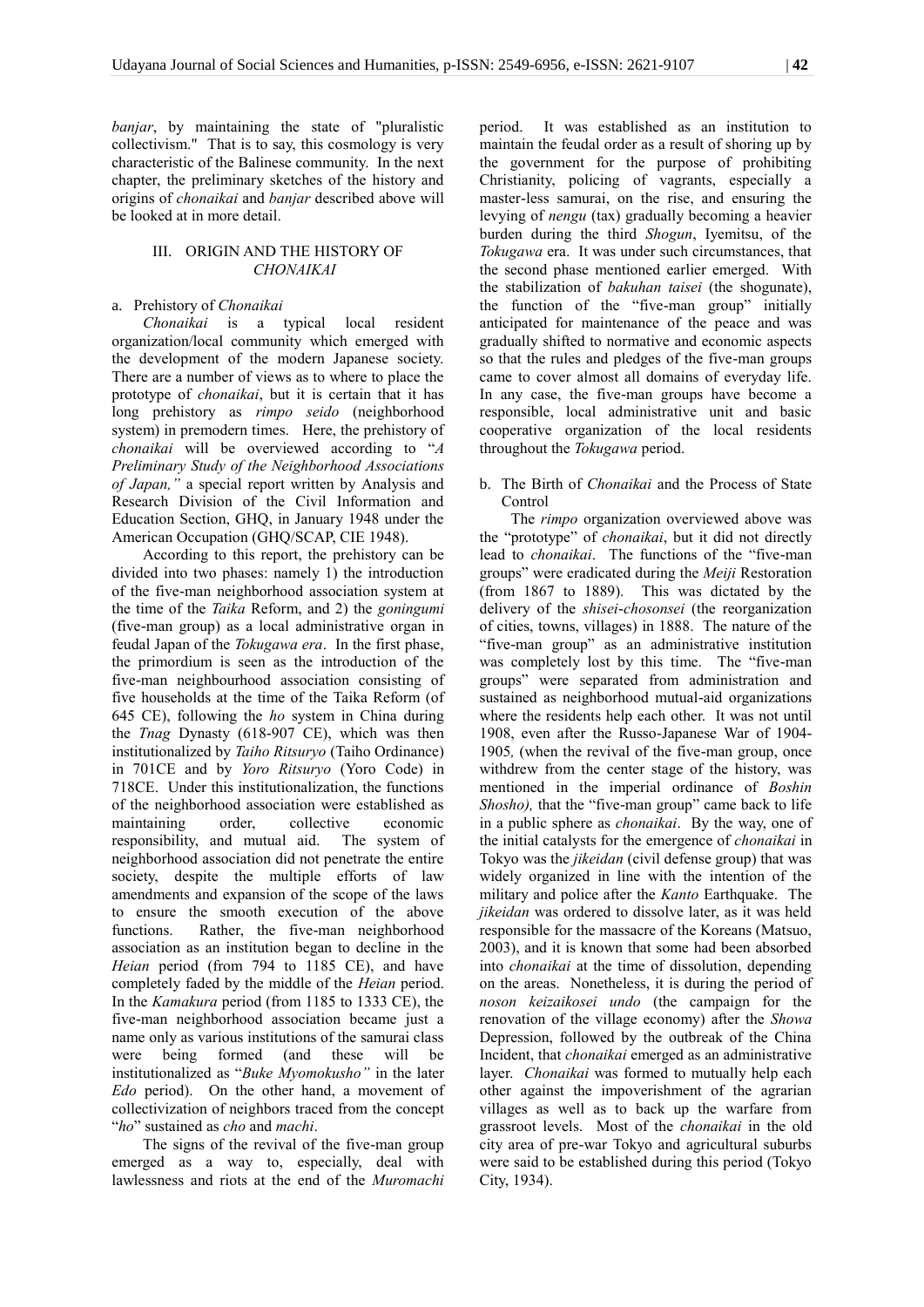With the intensification of the Total War System, henceforth, the state control over *chonaikai* was strengthened. The direct reason for that can be seen in various national planning with regards to the reform of local municipalities, with its beginning owing to the amendments of prefectural, municipal, and town and village systems. All these plans failed, however, and organization of the national system resulted by the proclamation of the Instruction No.17 by the Ministry of the Home Affairs on September 11, 1940. Furthermore, various instructions issued by the Local Bureau of the Home Ministry were delivered to municipalities, wards, towns, and villages, then finally to *chonaikai* via *jokai*. As such, the state control over *chonaikai* reached the highest degree, making *chonaikai* a semi-administrative body which deals with difficulties of the home-front and was responsible for rationing of daily necessities.

After the war, *chonaikai* was dissolved by the Potsdam Cabinet Order No.15 in May 1947, because of its undemocratic nature and especially for its responsibility to support warfare at the basic levels of society. But it remained in effect in many of the areas by changing its name<sup>1)</sup> (Yoshihara, 1989). This is how *chonaikai* has seamlessly sustained itself to this day after its arrival in modernity.

As looked at here, *chonaikai* as a local community has been consistently placed within the "top-down" government framework from time of the *rimpo seido*/five-man groups from prehistory to the present. At the same time, it cannot be denied that it has occasionally played the role of "sharing of lives" among the people in history. In fact, after the decline of the social control function through a long conflict, there have often been cases where the function of mutual-aid would emerge to the forefront of the society. On the whole, therefore, it is not wrong to grasp *chonaikai* in the context of "top-down" control, but it must not be forgotten that it had sustained the flexibility owing to the fact that it had not necessarily been framed within the local institutions.

# IV. HISTORY OF *DESA* AND INSTITUTIONALIZATION OF *BANJAR*

#### a. History of *Desa* and its Two-Layered Structure

As mentioned earlier, *banjar* belongs to the lower tier of *desa*. The precise origin of *desa* has not been made clear2), but *karma,* which led to *desa* was already existent in the  $9<sup>th</sup>$  century. The area of krama is *desa pakraman*, which is said to have been central to the formation of the present *desa*. The effect of Java-Hindu then exerted in the  $14<sup>th</sup>$  century, when *desa* was integrated into a dynasty and was given two functions: that is, a religious function, as seen in ancestor worship, and a political function. Later, when a *perbekel* (a village chief), who supports the king, began to govern *desa* during the British colonial Raffles period, *desa* was regarded as

"rechtsgemeenscap," a small republic with a unique customary law and rules. The king of the dynasty ruling *desa* withdrew and Java was ruled by the Dutch, and then, *perbekel* came to be appointed as a chief of a new administrative village (like a local government) set by the colonial government, not as a chief of a customary group/community village. There appeared a contradicting relationship where the old *desa*, based on tradition of *desa pakraman,* and the new *desa*, an administrative village, exist in parallel. The former then became to be called *desa adat* (local customary village).

In any case, today, the two-layered structure of *desa adat* and *desa dinas* apparent in *desa* level all over Bali was derived from the preparation of the lowest organizations which was conducted in line with the establishment of the upper bodies under the colonial rule. The colonial government, by the way, prescribed people to comply with *adat* (custom) separately from their own country's local government laws, but it was virtually just inserting some of the rules of the Dutch local government laws into a culmination of the customary law within the relevant areas<sup>3)</sup>. Thus, the origin of the administrative village was unlocked, but in reality, it was sustained in a number of areas for a long period of time even after independence in 1950.

 It is only in 1979 when this administrative village came to an end. The Village Government Law (UU No.5 Tahun 1979 tentang Pemerintahan Desa) delivered that year made *desa* as a national administrative organization substituting the administrative village. Here, while customs of *desa* are being approved of, it was set that *desa* consist of *kepala desa* (head of *desa) and Lembaga Musyawarah Desa* (LMD: Village Consultative Council) anywhere in Indonesia. In Bali, however, the Village Government Law, with its preamble stating its goal to protect the diversity of the village forms and the local customs, rather promoted the movement where the development of *desa adat* was actively sought. Further, the State Ordinance regarding Locality, Function, and Roles of the Customary Villages as Social Units in the Customary Law in Bali (Peraturan Daerah Propinsi Daerah Tingkat I Bali no.6 Tahun 1986 tentang Kedudukan, Fungsi dan Peranan Desa Adat Sebagai Kesatuan Masyarakat Hukum Adat Dalam Propinsi Daerah Tingkat I Bali), delivered in 1986, actually gave legal authorization to *desa adat*. The Local Government Law (UU No.22 Tahun 1999 tentang Pemerintahan Daerah), delivered in 1999, later dictated the establishment of *desa adat* as an autonomous selfgoverning organization.

#### b. Institutionalising *Banjar*

As mentioned earlier, *banjar* and *desa* exist together, but it is not clear either when *banjar* was established or what the prototype of *banjar* is, other than that *banjar* was originally used to express the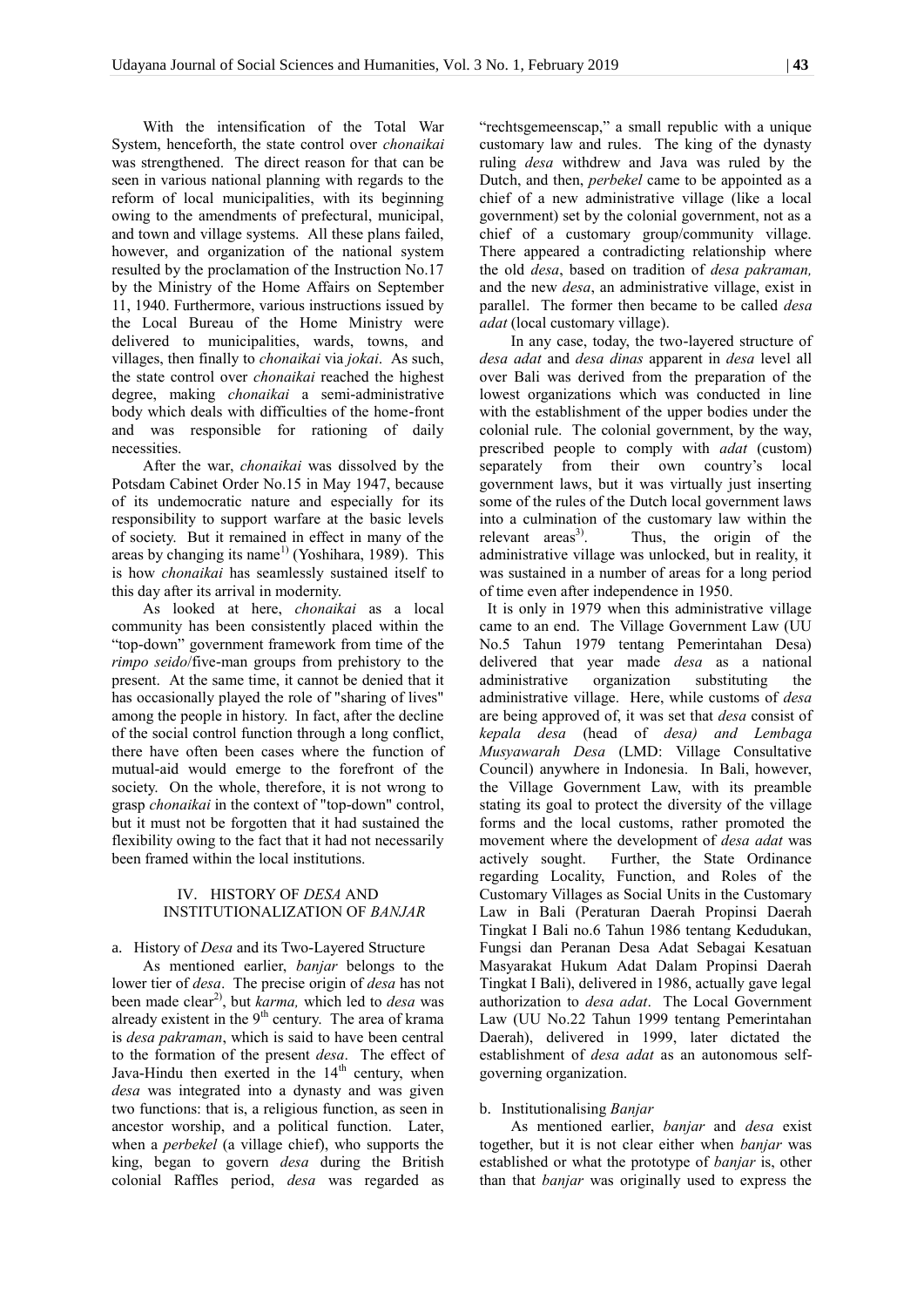assembly of *karang* (residential compound). It was upon the delivery of the Village Government Law in 1979, mentioned earlier when *banjar* was clearly positioned within the institutional frame. As shown in Figure 1, the Village Government Law "establish[es] a multi-tiered administrative hierarchy from the neighborhood through provincial level[s]" (Warren 1993, p.239). Thus, the two-layered structure of *dinas* and *adat* was institutionalized under *banjar*/*lingkungan* (the subdivision of nonautonomous villages), the lower tier of *desa*/*kelurahan* (the non-autonomous village). It also mentions detailed rules for *kepala desa* and refers to *banjar dinas* (that is, *dusun*), *banjar adat, and kepala lingkungan* (head of *lingkungan*). *Kepala dusun*(head of *dusun*)is appointed by a

*camat* (a district head) and has become a public servant submitting to *kepala desa*.

For several years immediately after the enactment of the Village Government Law, however, the position of *kepala dusun* remained unfilled in most *banjar*. This was largely influenced by insufficient national budget to meet the sudden increase of salary required for the appointment of *kepala dusun*, in addition to the confusion by the enactment of the Law on the *banjar*-side. The *gubernur* (governor) of Bali state enacted a state ordinance regarding *desa pakraman* in 2001, promoting *banjar* to appoint *kepala dusun*. *Banjar,* without *kepala dusun,* thus decreased, establishing the two-tier structure of "*dinas-adat*" and "*dusunbanjar*." If given a thought, the two-tier structure of *banjar* corresponds to that of *desa* through the enactment of *adat* and the internalization, institutionalization, and *dinas*-ation of *desa*. This itself is considered to represent the institutional reform at the bottom of the abovementioned "multitiered administrative hierarchy." In this view, it was considered that institutional reform occurred at the appropriate time during the post-colonial phase through decentralization/democratic system after the dictatorship during the development period, not during the colonial phase, where a unique social principle/*adat* (which has been placed deep inside *desa*) was either "displaced to the other side" or "relegated to the edge."

## V. EXISTING FORMS OF C*HONAIKAI* AND *BANJAR*

# a. Condescending Eyes

Through the historical development of *chonaikai* and *banjar*, as looked at in parallel above, what emerges in common is that both have always been exposed to condescending eyes. Furthermore, the direction of eyes is towards "the social," which have been uniquely held deep inside local communities. These were symbolized in the *rinpo seido* (system of the neighborhood association) for *chonaikai* and in *gotong royong* (mutual aid) for *banjar*, respectively. Interestingly, these were once dis-embedded in the modern/post-colonial context, then re-embedded later. We can read off the persistent pattern of historical adoptions of local communities based on administrative reasons. In another view, this suggests that the local communities hold a type of dynamism which has sustained through history.

The labeling of communities with words, such as "too old" or "too traditional," is used to describe *chonaikai* today. However, this does not necessarily deny the dynamism mentioned above. In this view, it is worthwhile to note a passionate gaze being given to the dynamism hidden in the traditional event of *banjar*, as symbolically seen in the *ajeg Bali* (Bali revival movement). Yet, it is necessary to carefully look at how these dynamisms are caught up in the historical phases.

## b. Historical Phases of the Dynamism

In searching the historical phases, the effect of globalization, and especially of global tourism, cannot be ignored. In Japan, interests in security issues have grown as a result of the increase in inbound tourists, and the local communities are being made responsible for this purpose. For example, *chonaikai* are being reformed as *tonarigumi* for disaster prevention purposes. Within this movement, intentions can be seen to utilize the human resources and networks, which have fostered "sharing of lives," serving as the basis of such dynamism. Integrating such intrinsic resources hidden in the local communities can act to seize the locality to promote further globalization on the whole $4$ .

On the contrary, in Bali, *adat* in *bajar* and rituals and ceremonies associated with it are becoming resources for tourism, losing their original meaning/symbolic systems, as Bali establishes itself as a global brand. *Ajeg Bali* discussed earlier, is also increasingly exposed to secularization brought by global tourism. The dynamism shown at the bottom tier of *banjar* is considered high for its instrumental utility.

Again, in the trend looked at above, it should be noted that the weakening of *chonaikai* in Japan and losing the meaning of the two-layered structure of '*adat-dinas*' and '*dusun-banjar*' in Bali are unavoidable. Regardless of the details, this is causing the breakdown of the dynamism which has supported the local community from the foundation. Ironically, *chonaikai* is following the path to collapse as more top-down leverages are implemented in Japan, and the promotion and revival of policy for the customary culture, led by *the governor* as decentralization progresses, and are resulting in the weakening of *desa adat,* rather than strengthening it in Bali.

In any case, both *chonaikai* and *banjar* are